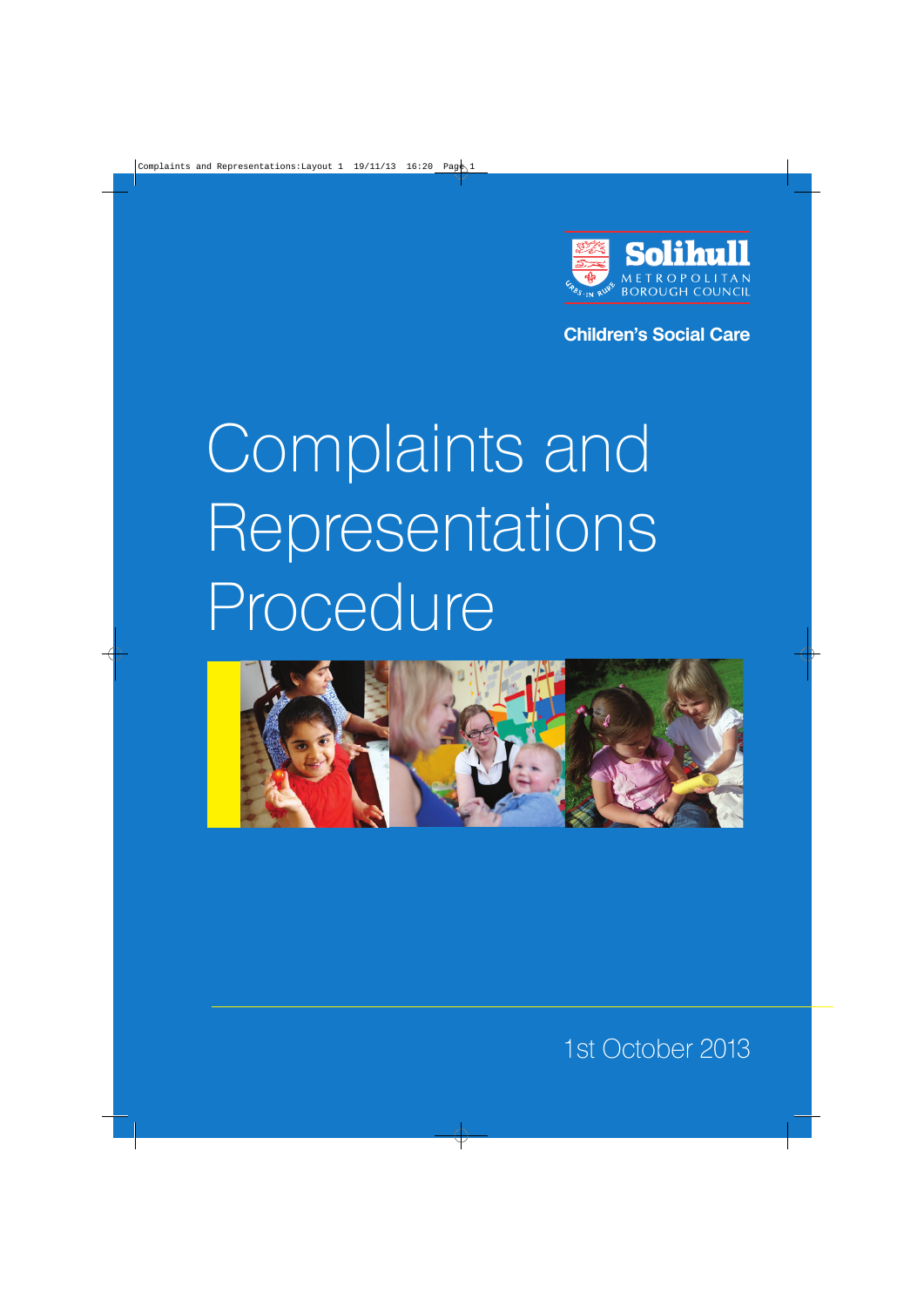|                | <b>Contents</b><br>Page                                             |                |
|----------------|---------------------------------------------------------------------|----------------|
| 1              | Introduction                                                        | 3              |
| $\overline{2}$ | <b>Key Principles</b>                                               |                |
| 3              | Time Limit for making a complaint                                   |                |
| 4              | Who may complain?                                                   |                |
| 5              | What may be complained about?                                       |                |
| 6              | Complaints about the Child Protection Process                       |                |
| 7              | What is exempt from the Procedure?                                  | 6              |
| 8              | Anonymous complaints                                                | $\overline{7}$ |
| 9              | Complaints relating to more than one Local Authority                | $\overline{7}$ |
| 10             | Help to Complain – advocacy and support for Children & Young People | $\overline{7}$ |
| 11             | The Complaints Process - Complaint Stages 1 to 3                    | 8              |
| 12             | <b>Local Government Ombudsman</b>                                   | 13             |
| 13             | <b>Problem Solving and Resolution</b>                               | 14             |
| 14             | <b>Working with Other Procedures</b>                                | 14             |
| 15             | Deferring (freezing) decisions                                      | 15             |
| 16             | <b>Complaints Concerning Allegations of Child Abuse</b>             | 15             |
| 17             | <b>Complaints concerning other Agencies</b>                         | 15             |
| 18             | <b>Unreasonably Persistent Complainants</b>                         | 15             |
| 19             | <b>Statutory Complaints Service</b>                                 | 16             |
| 20             | Records Management and Data Protection                              | 17             |
|                | Appendix 1 - Adoption Related Functions                             |                |
|                |                                                                     |                |

Appendix 2 – Special Guardianship Related Functions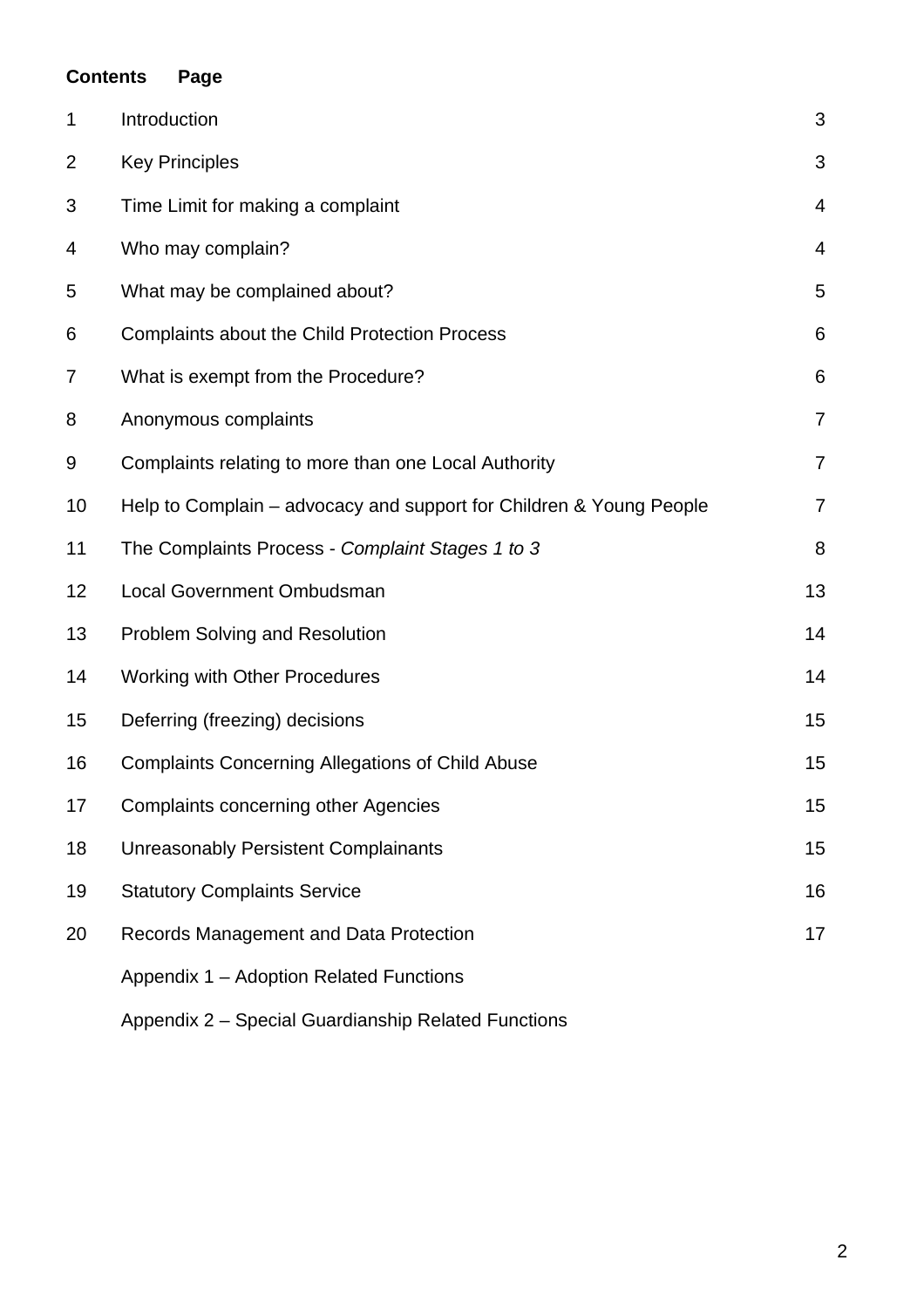## **1 Introduction**

- 1.1 The Complaints and Representations Procedure for Children's Social Care Service reflects Solihull Council's (SMBC) statutory obligation to operate a Complaints and Representations Procedure and is in line with the Local Authority Social Services Act 1970, The Children Act 1989 Representations Procedure (England) Regulations 2006 (Statutory Instrument 2006 No. 1738), and the accompanying guidance 'Getting the Best from Complaints' DfES 2006.
- 1.2 The Customer Relations Manager is part of the Business and Quality Team and is responsible for managing the Statutory Complaints and Representations Procedure.
- 1.3 The information provided throughout this Procedure is in accordance with 'Getting the Best' from Complaints' 2006, which is available at: *www.education.gov.uk/publications/standard/publicationDetail/Page1/DFES-2055-2006*
- 1.4 This procedure sets out "a statutory procedure for a child or young person who is likely to want to make representations, including complaints about the actions, decisions or apparent failings of a local authority's children's social services provision; and to allow any other appropriate person to act on behalf of the child or young person concerned or make a complaint in their own right". *(Getting the Best from Complaints 2006 Section 2.1.2)*

## **2 Key Principles**

- 2.1 All forms of feedback from Service Users and their carers should be used to instigate service improvements. Comments and Compliments that raise, share and promote best practice along with positive feedback can be as important as responding to and acting upon issues raised through complaints.
- 2.2 Children and young people who make complaints should have their concerns resolved swiftly and, wherever possible, by the manager of the service being provided. The complaints procedure is a useful tool which can indicate where services may need improving; it is not a negative process for apportioning blame.
- 2.3 A complaint is generally defined as "an expression of dissatisfaction or disquiet in relation to an individual child or young person, which requires a response". *(Getting the Best from Complaints 2006 S2.1.3)*
- 2.4 SMBC is required to provide Complainants with information about advocacy services and offer help to obtain an advocate.
- 2.5 The Complainant should be given information about SMBC's complaints procedure including how to contact the Customer Relations Manager.
- 2.6 The Complainant has the right to approach the Local Government Ombudsman at any time. However the Ombudsman would normally expect SMBC to consider the complaint initially and may refer it back to the Customer Relations Manager if this has not been done.
- 2.7 Complaints may be made via Solihull Council's website, in writing, on the telephone, by email or by using the forms within our leaflets. They can also be made by speaking to the person who is providing the service, for example the social worker or family support worker.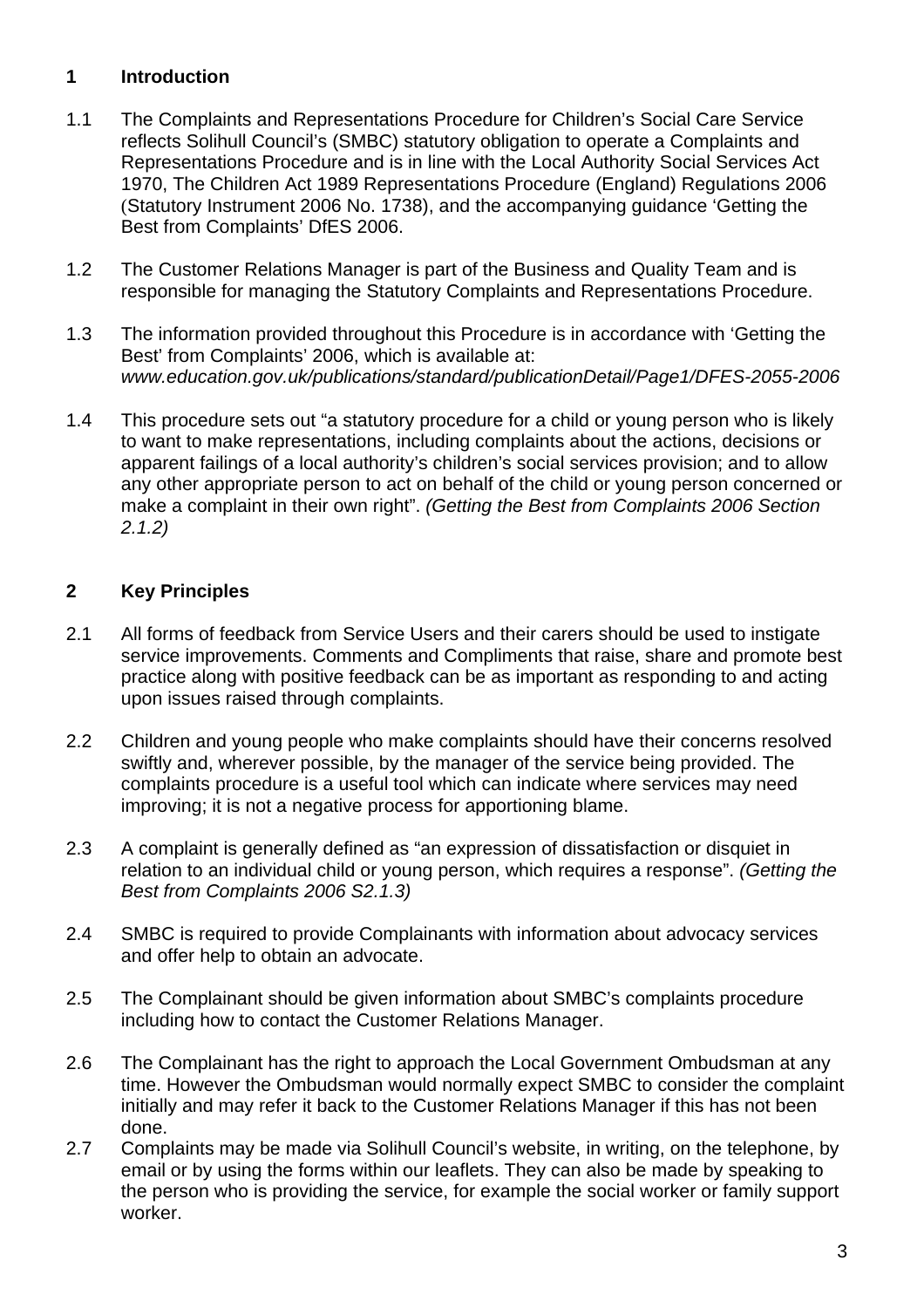- 2.8 Comments are views, concerns or suggestions for improving a service; these should be logged and passed to the relevant service manager for consideration and a response if requested.
- 2.9 Compliments are praise for a member of staff or a service these should also be logged and forwarded to the member of staff and manager for their information and records, as well as to the Business & Quality Team. Managers will record these and should highlight best practice with others to help service and practice improvement. Communications colleagues can also be advised of these for inclusion in relevant publications / press releases.
- 2.10 Representations are complaints about a policy or a policy change; these will be recorded and passed to the Senior Communications Officer, who will record and process these under the Corporate Complaints Procedure.
- 2.11 SMBC is committed to learning from all forms of feedback including complaints and compliments and has established systems to ensure that this takes place.

## **3 Time Limit for making a complaint**

3.1 SMBC will not consider complaints made more than one year after the grounds to make the complaint arose *(Children Act 1989 Representations Procedure (England) Regulations 2006, Regulation 9)*. SMBC has the discretion to extend this time limit, if it feels that "it is still possible to consider the complaints effectively and efficiently, or where it would be unreasonable to expect the Complainant to have made the complaint earlier; for example, where a child was not able to make the complaint or did not feel confident in bringing it forward in the year time limit". *(Getting the Best from Complaints 2006 Section 3.3.2)*

## **4 Who may complain?**

- 4.1 Complaints under these procedures must be made by or on behalf of a child or young person who is receiving a social care service (an eligible person) and must be in respect of that person and in respect of the discharge of SMBC's function.
- 4.2 Complaints can be made on behalf of an eligible person where the eligible person is either unable to make the complaint themselves or has given consent to the Complainant to act on their behalf. People who qualify to make a complaint are:
	- 1. Any child or young person who is either 'looked after' by SMBC or is a child 'in need';
	- 2. Their parent or someone who has parental responsibility for them;
	- 3. Any SMBC foster carer (including those provided by independent fostering agencies);
	- 4. Children leaving SMBC's care, former and former relevant children (children looked after by SMBC aged 16, 17 and 18);
	- 5. A child qualifying for advice and assistance under The Children Act 1989, section 24;
	- 6. Special Guardians;
	- 7. A child or young person (or a parent or someone with parental responsibility) subject to a Special Guardianship order;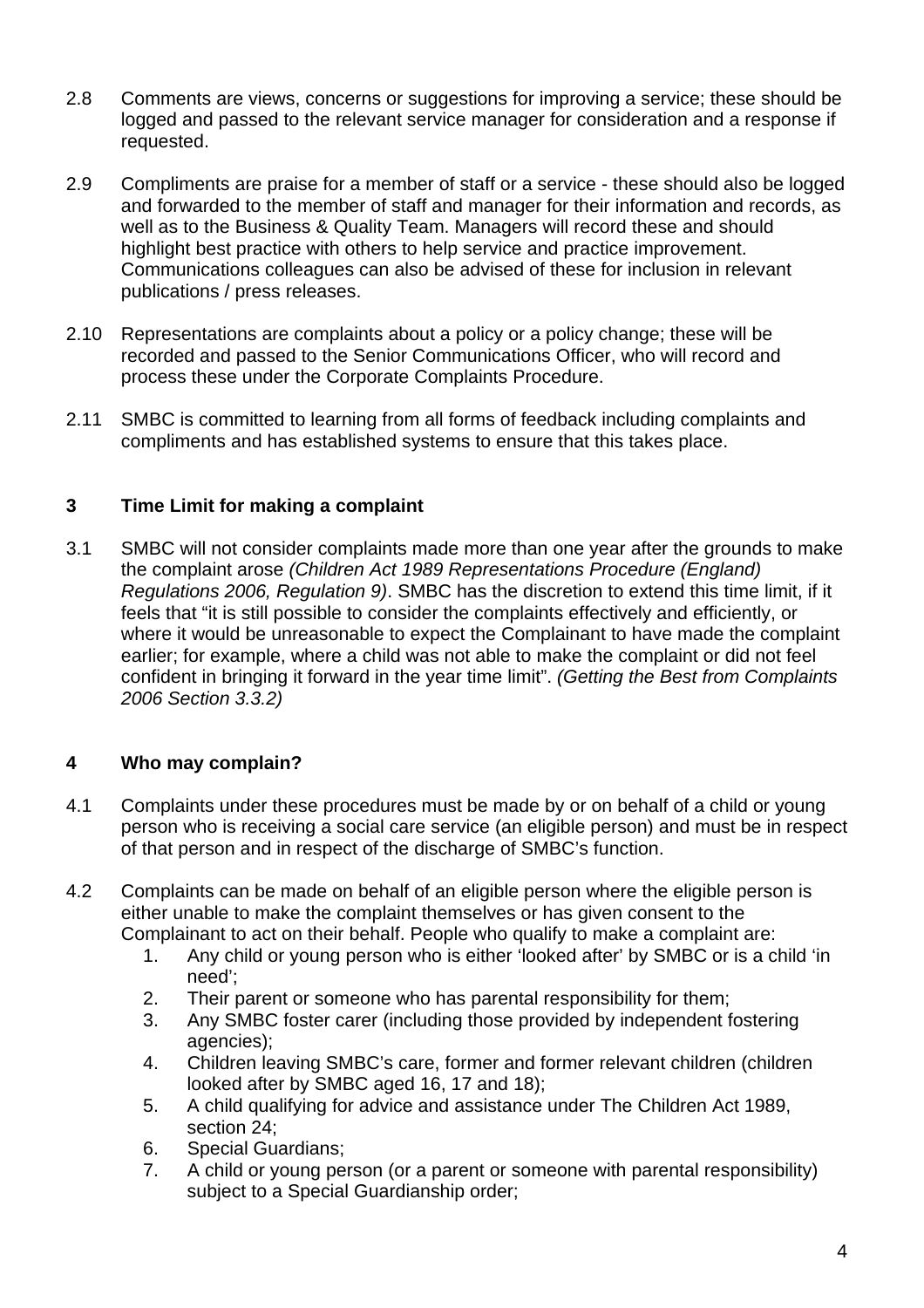- 8. Any person who has applied for an assessment under The Children Act 1989, section 14F (3) or (4), for Special Guardianship Support Services;
- 9. Any child, young person who may be adopted, their parents and guardians
- 10. Persons wishing to adopt a child;
- 11. Any person for whom the arrangements for the provision of adoption services extend;
- 12. Adopted persons, their parents, natural parents and former guardians;
- 13. Any such other person as SMBC considers has sufficient interest in the child or young person's welfare.
- 4.3 Where a complaint is made on behalf of a child, SMBC will where possible seek confirmation that the child or young person is happy for this to happen and that the complaint reflects their concerns or is in their best interests.
- 4.4 The Children Act, 1989 gives SMBC discretion to decide whether or not the representative making the complaint on behalf of the child or young person is suitable to act in this capacity or has Parental Responsibility or has sufficient interest in the child's welfare. If the representative is not an eligible person or is not acting on behalf of an eligible person, their complaint may be dealt with in accordance with the Council's Corporate Complaints Procedure. For example where foster carers make complaints about the services they receive themselves or their interaction with SMBC, this will be managed as a Corporate Complaint.

## **5 What may be complained about?**

- 5.1 A complaint may be about SMBC's discharge of its functions under the Children Act 1989, The Care Leavers Act 2000 or the Adoption and Children Act 2002 and relate to either the provision of or failure of any of its social services functions.
- 5.2 The points below are offered as a guide only and therefore should not be used as an exhaustive list:
	- 1. An unwelcome or disputed decision;
	- 2. Concern about the quality or appropriateness of a service;
	- 3. Delay in decision making or the provision of services;
	- 4. Delivery or non-delivery of services;
	- 5. The quantity, frequency, change or cost of a service;
	- 6. Attitude or behaviour of staff;
	- 7. The application of eligibility and assessment criteria;
	- 8. The impact on a child or young person of the application of an SMBC policy;
	- 9. Quality of assessments, care management and reviews.
- 5.3 Where a complaint can be resolved immediately and easily by giving information or clarifying an enquiry, there is no need to invoke the procedures. In these situations a record should be made in the service user's CareFirst file.
- 5.4 The following functions may also be the subject of a complaint:
	- Any decision made by SMBC in respect of the Pre Proceedings Process;

Part 4 of the Children Act, 1989:

- The decision made by SMBC to initiate care proceedings or supervision orders (section 31);
- The effect of the care order and SMBC's actions and decisions where a care order is made (section 33);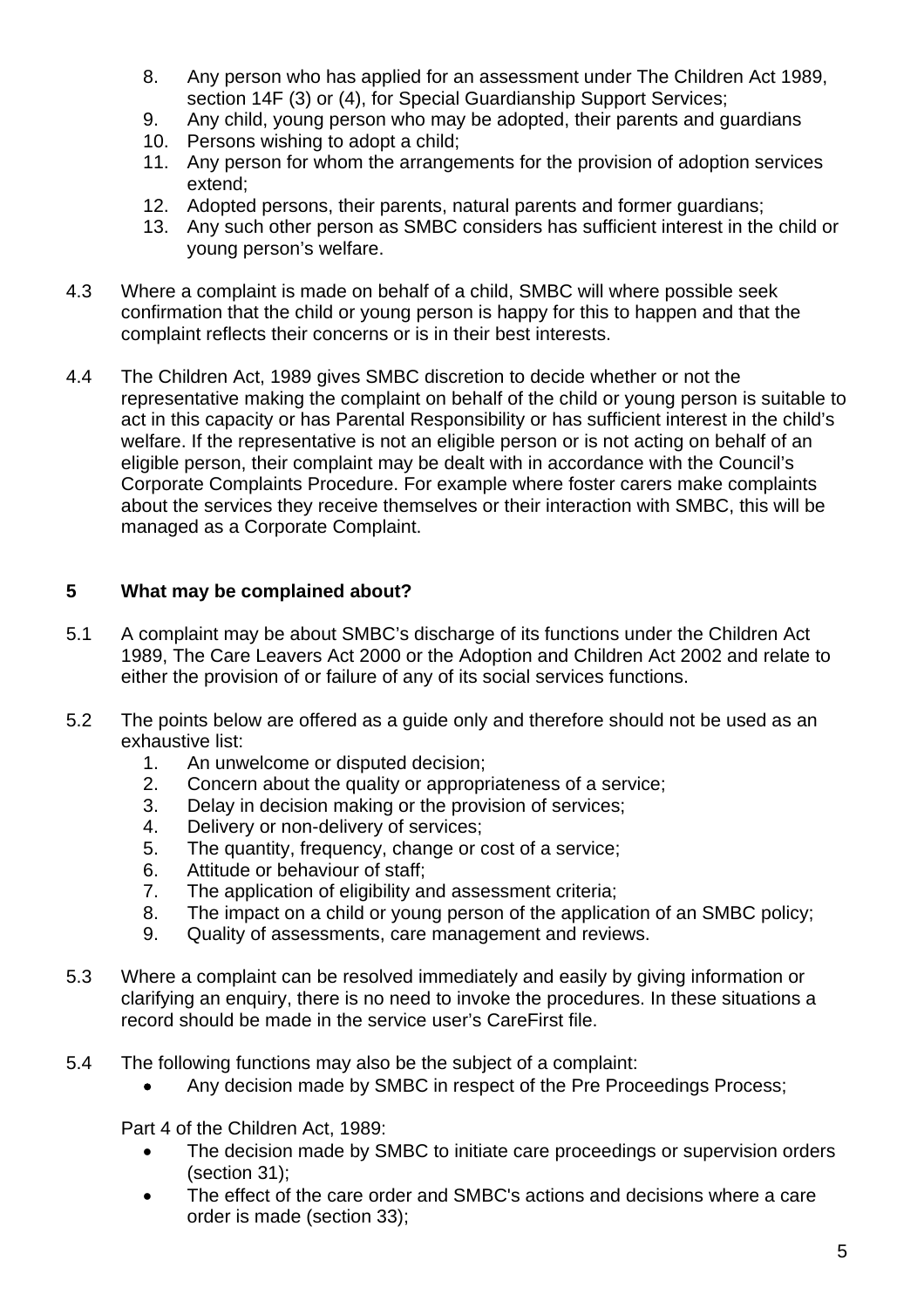- The decisions regarding parental contact with children in SMBC's care (section 34);
- How supervisors perform their duties where a supervision order is in force (section 35); and

Part 5 of the Children Act, 1989:

- The actions of SMBC regarding applications for and duties in relation to child assessment orders (section 43); and
- Matters relating to applications for emergency protection orders and decisions relating to the return of children who have been removed (section 44).

## **Adoption-related and Special Guardianship functions**

- 5.5 There are adoption-related functions which may also be the subject of a complaint; these would normally be dealt with under the Independent Review Mechanism. See Appendix 1 for those adoption functions included in the 2006 Regulations.
- 5.6 For the functions of the Special Guardianship Regulations 2005 included by the 2006 Regulations that may be the subject of a complaint, see Appendix 2.

## **6 Complaints about the Child Protection Process**

- 6.1 In general the Children's Statutory Complaints procedure should be used to respond to complaints about SMBC's Children's Social Work Service provision and the Local Safeguarding Children's Board (LSCB) complaints process should be used to respond to complaints about the conduct or outcome of a Child Protection Conference. The LSCB process can accessed at *www.solihull.gov.uk/staysafe*
- 6.2 Where a complaint is received by the Business & Quality Team and the Customer Relations Manager identifies there are issues that may potentially fall under the LSCB complaints process, the Customer Relations Manager will arrange a meeting with the Child Protection and Review Unit Manager as soon as possible to agree a planned and co-ordinated way to manage the complaints and the Complainant will be advised. For example complaints about the outcome of a child protection conference can be made on the grounds of the quality of the social work assessment / lack of social work services and would be managed under the Children's Statutory Complaints Procedure. The outcome would then inform the Local Safeguarding Children's Board complaints process which would consider if the conference had the appropriate information and / or the information had been given due consideration in reaching a decision regarding the need for a Child Protection Plan.
- 6.3 Where complaints may fall under another agency's complaints procedure, see section 17 below.

## **7 What is exempt from the Procedure?**

- 7.1 The following provides examples of what is exempt from the Procedure. This is not an exhaustive list:
	- 1. The person wishing to complain does not meet the requirements of "who may complain," and is not acting on behalf of such an individual;
	- 2. The complaint is not in relation to the actions or decisions of SMBC, or of anybody acting on its behalf;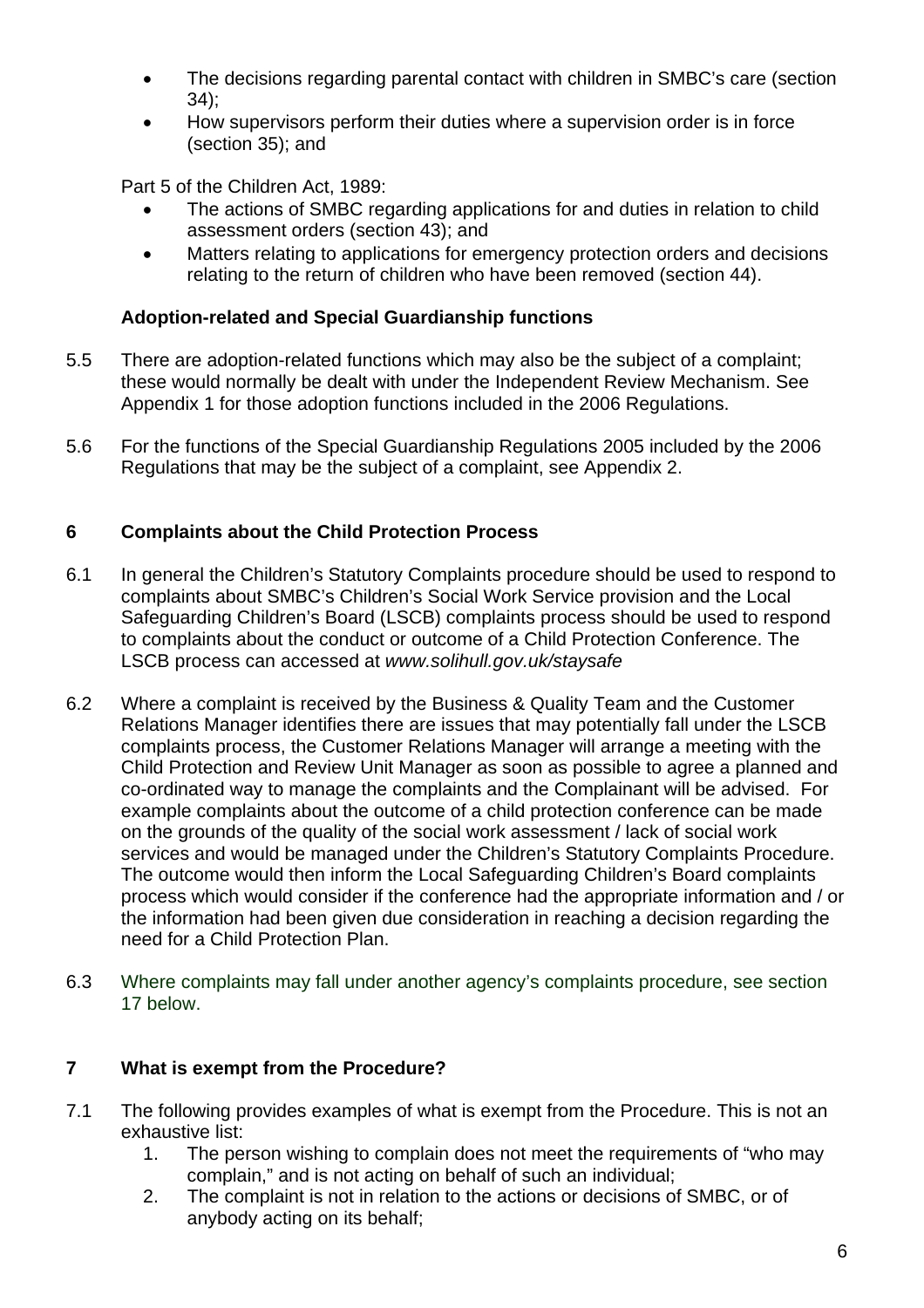- 3. Complaints made more than one year after the grounds to make the complaint arose (Regulation 9), subject to SMBC's discretion as outlined in section 3.1 above.
- 4. The same complaint has already been dealt with at all stages of the procedure;
- 5. SMBC has discretion to decide whether to consider complaints where to do so would prejudice any of the following concurrent investigations:
	- disciplinary or grievance proceedings;
	- Court Proceedings;
	- Tribunals:
	- Criminal Proceedings.
- 7.2 When a complaint is received checks should be made to ensure no concurrent HR investigation / process is underway.
- 7.3 SMBC must write to the Complainant explaining its decision and specifying the relevant concurrent investigation (Regulation 8(3)).
- 7.4 Once the concurrent investigation has been concluded / discontinued the Complainant may resubmit their complaint to SMBC within one year of the concurrent investigation being concluded / discontinued.
- 7.5 Complaints concerning the complaints process will be considered under the Corporate Complaints Procedure.
- 7.6 Complaints concerning schools cannot be considered under this procedure and should be made to the relevant school direct.
- 7.7 Complaints about the Special Education Needs Team will be dealt with under the Corporate Complaints Procedure unless the complaints concern issues which should be addressed by the Appeals Tribunal.

## **8 Anonymous Complaints**

8.1 Anonymous complaints fall outside the scope of the Statutory Complaints Procedure. They should be recorded and assessed for any actions that may need to be taken which may include referral to other procedures as relevant.

## **9. Complaints relating to more than one local authority**

9.1 Complaints relating to more than one local authority should be considered by the authority which is looking after the child or in any other case by the authority within whose area the child is ordinarily resident.

## **10 Help to Complain – advocacy and support for Children and Young People**

10.1 SMBC's Children's Social Work Service work in partnership with the National Youth Advocacy Service (NYAS) who provide advocacy services for children and young people in Solihull. Advocates provide independent and confidential information, advice, representation and support to the child or young person making a complaint. The Business and Quality Team will provide children making complaints, with the contact details of NYAS when acknowledging the complaint.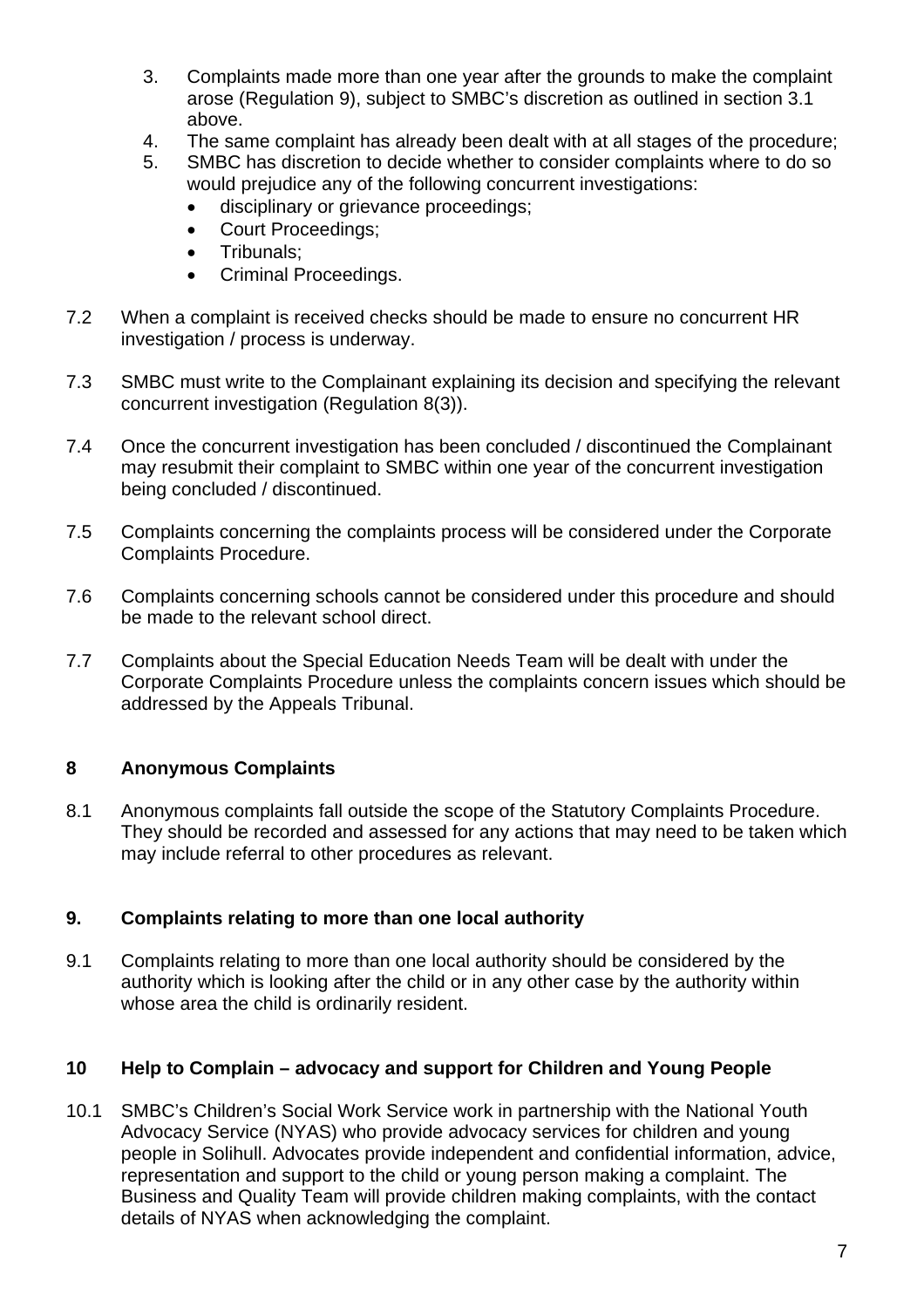## **11 The Complaints Process**

- 11.1 The Business & Quality Team aims to provide an accessible complaints service and to promote a 'listening and learning culture'. The team also provides advice and guidance to managers who provide complaint responses and to staff who may be involved in complaint investigations. They will also ensure that the Complainant and relevant staff are kept informed about the progression of the complaint.
- 11.2 The Business & Quality Team will record the complaint on the Respond database and will maintain a record of all letters, emails and telephone contacts in respect of the complaint and its progress.
- 11.3 The Business & Quality Team will check the Complainant's status in relation to making complaints and clarify / define the complaints and the Complainants desired outcomes. The team will write to the Complainant acknowledging receipt of their complaints, within **three working days** of receiving the complaint; the letter will detail their defined complaints and desired outcomes. A copy of this acknowledgment letter will be sent to the Team Manager who will provide a response as detailed in section 11.12 below. The date of the acknowledgement letter is used as the start of the complaint timescale.
- 11.4 Where the Customer Relations Manager receives a complaint and identifies issues that may potentially fall under the LSCB complaints process, please see section 6 above for the initial process to follow.
- 11.5 Where a Complainant requests that their complaints be considered directly at Stage 2 of the complaints process, or when defining a complaint it becomes apparent that a Stage 1 investigation is not appropriate, the Customer Relations Manager will need to agree progression to Stage 2 of the procedure, with the Complainant.

## **Complaints concerning different services**

11.6 Where a complaint relates to a number of different services, for example the Child Protection Review Unit or an External Fostering Provider, the Customer Relations Manager will liaise with the relevant parties and confirm any agreement in writing or, where necessary, convene a planning meeting to develop an agreed plan as to how and who will respond to the complaints, as some concerns may be about the contracting process. These meetings will be minuted with agreed actions. See also sections 6 above and 17 below.

## **Alternative Dispute Resolution (ADR)**

- 11.7 Efforts to resolve a complaint should be continued during the consideration of the complaint. Alternative ways of seeking a resolution should be considered at any stage of the complaints process.
- 11.8 There are a number of methods that could be used to resolve a complaint that do not require a full investigation, these include:
	- The provision of an apology or an explanation;
	- Conciliation and mediation;
	- An agreement for the reassessment of the children or young person's needs;
	- Practical action specific to the particular complainant;
	- An agreement to a review of practice; and,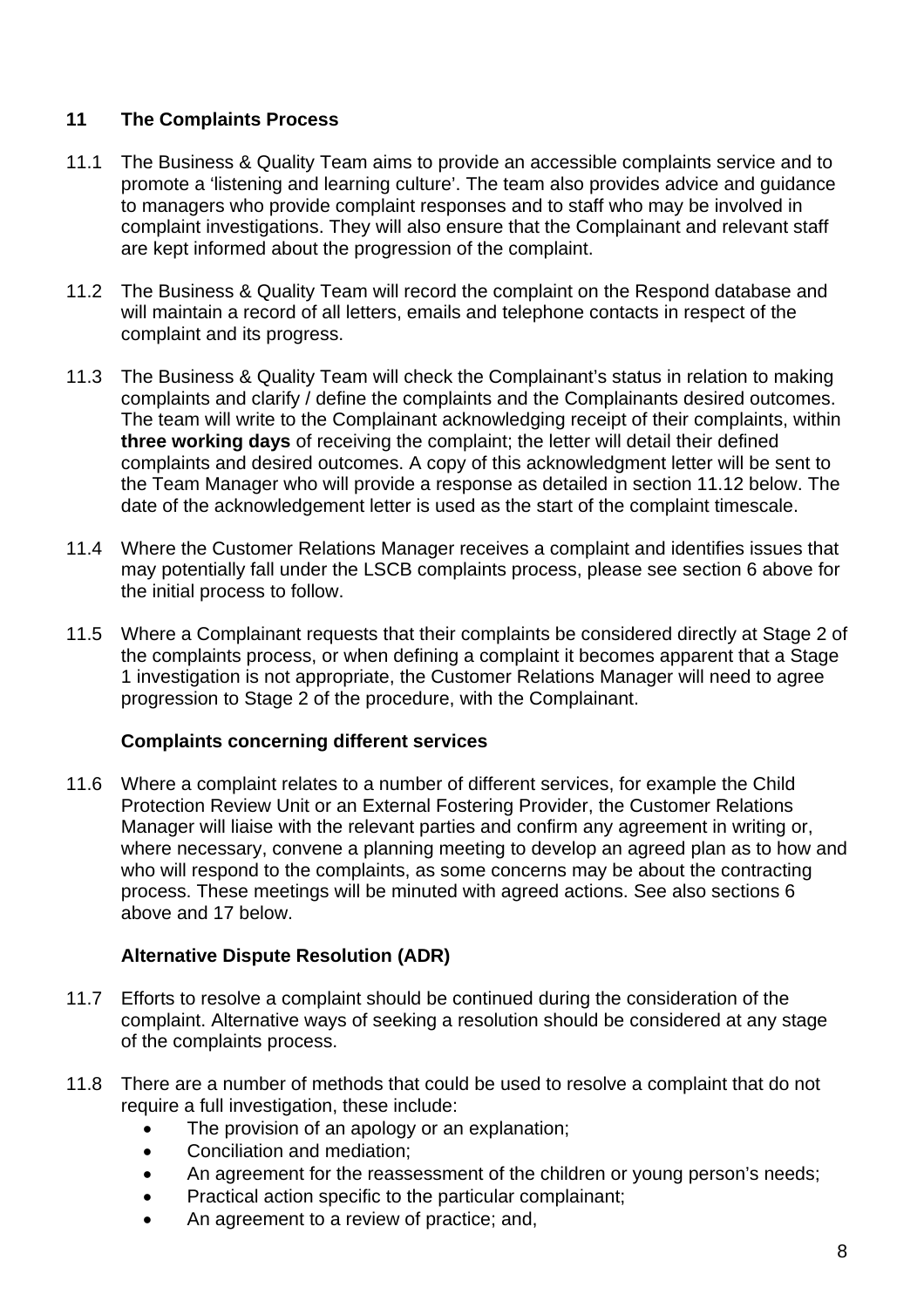- An assurance that SMBC will monitor the effectiveness of its remedy.
- 11.9 For example mediation can be considered **at any stage** of the complaints process and may be offered as an alternative process to help resolve the complaint more speedily, through all the relevant parties (including the social worker, the team manager and the Complainant) meeting to discuss the complaint issues and agreeing a way forward to help resolve the complaint.
- 11.10 Where the Complainant agrees to Alternative Dispute Resolution, following a Stage 2 investigation, it will not restrict their right to request a Stage 3 Review Panel, as long as it is within the 20 working day timescale. The Complainant can also terminate the Alternative Dispute Resolution process at any time, should they wish to invoke their right to a Stage 3 Review Panel.
- 11.11 The complaints process consists of three Stages
	- Stage 1 Local Resolution
	- Stage 2 Investigation/Mediation
	- Stage 3 Review Panel

#### **Stage 1 - Local Resolution**

- 11.12 A Stage 1 complaint should be addressed at a local level by the Team Manager **(***Responding Manager***)** who has responsibility for the service. The Business & Quality Team will send an acknowledgement letter to the Complainant within **three working days** of receipt, it will detail the defined complaints and desired outcomes; who will be dealing with their complaint, the expected date of the response, information about Advocacy Services and a copy of the complaints process flowchart will be included. A copy of this letter will be passed to the Responding Manager to enable them to provide their response to the complaints. The date of the acknowledgement letter is used as the start of the complaint timescale and for monitoring performance. The Business & Quality Team will also provide advice as to the progression of the complaint and ensure that the Complainant and relevant staff are kept informed.
- 11.13 There is a **10 working day** timescale for Stage 1 complaints, which starts from the date of the acknowledgement letter and most complaints should where possible be concluded within this time limit. However, if the response cannot be completed within this timescale it can be extended to **20 working days** in complex circumstances and the Complainant must be informed. If necessary the complaint may be suspended until an Advocate has been appointed and the 10 working days starts on the date of the appointment of the Advocate. The completion date can also be another date (outside of this timescale) requested by the Complainant.
- 11.14 A copy of the complaint and accompanying information will be sent to the Responding Manager by email. The Responding Manager should make contact with the Complainant and where possible arrange to meet them to discuss the nature of their complaint and explore the outcomes they desire and seek to resolve the matter. The Business Quality Team will liaise with the responding manager on a regular basis to establish the status of the complaint and provide any advice or guidance as required.
- 11.15 The Responding Manager will then make suitable enquires and provide the Complainant with a written response letter which includes confirmation of the outcomes; it should also inform them that they may request a Stage 2 complaint investigation should they remain dissatisfied and their right to approach the Local Government Ombudsman.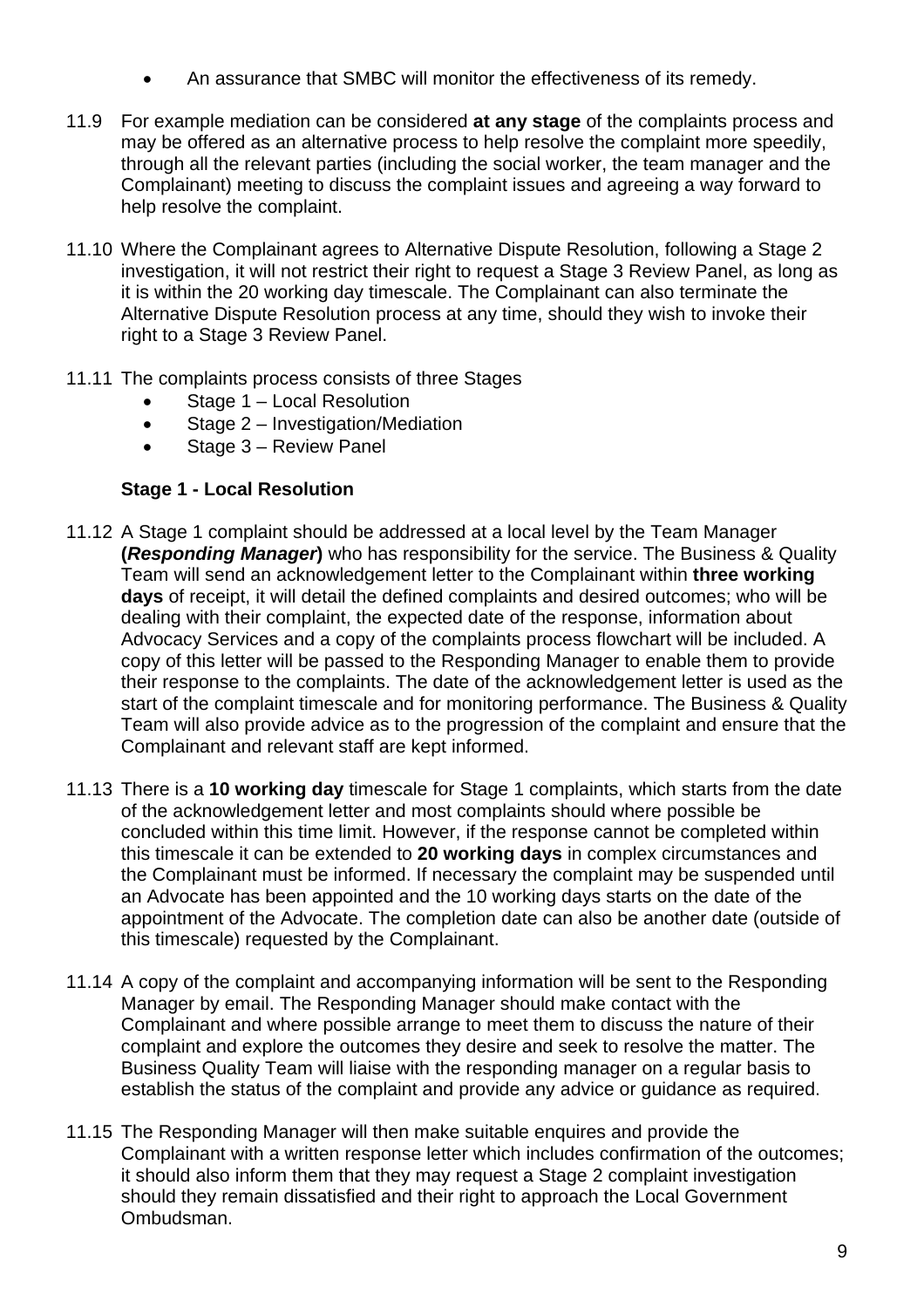- 11.16 The Responding Manager should then provide a copy of the response letter and a completed Complaint Monitoring and Learning Form – Stage 1, to the Business and Quality Team.
- 11.17 Where the Complainant remains dissatisfied with the outcomes of the Stage 1, they can request a Stage 2 Investigation into their complaint within **20 working days** of the date of the Stage 1 response letter. In the absence of such a request the complaint file will be closed.
- 11.18 Where SMBC and the Complainant have resolved matters, SMBC must as soon as possible provide the Complainant / Advocate with written details of the resolution.

## **Stage 2 – Investigation**

11.19 All requests for a Stage 2 investigation should be made in writing to the Customer Relations Manager within **20 working days** of the Stage 1 response letter and it should specify what the Complainant remains dissatisfied with, why, and what outcome(s) they are seeking. The Business & Quality Team will then inform the relevant Team Manager, their Head of Service and the appropriate Adjudicating Officer that a new Stage 2 request has been received and actioned.

## **Investigation**

- 11.20 An Independent Investigating Officer will be appointed by the Customer Relations Manager to carry out a Stage 2 Investigation, into those complaints as defined at Stage 1, which remain unresolved. Throughout the investigation an Independent Person (someone not employed by SMBC) will work alongside the Independent Investigating Officer to provide an independent and objective view of the investigation into the complaints. The Investigating Officer and Independent Person will meet with the Complainant to confirm the complaints investigated at Stage 1 and what their desired outcome(s) are. The Investigating Officer will inform the Complainant that a written record of the of meeting will be sent to them and explain that there is a time limit for returning the signed record, as this is important in ensuring a timely completion of the investigation. It will be further explained, that where the formal record is not returned signed, it will be taken as accepted and will be used as evidence in the investigation. Where it is agreed that the desired outcomes cannot be achieved through the Complaints Procedure this will be explained and where possible an alternative route provided.
- 11.21 It is normally expected that a Stage 2 Investigation and Adjudication response would be completed within **25 working days**. However, there are times where the Investigating Officer will require an extension to timescale; *with the agreement of the Complainant*, this can be extended to a maximum of **65 working days**. These timescales must include the time required for the council to consider the Investigation reports and provide its response. For all Stage 2 investigations the timescale will commence from the date the Complainants request for a Stage 2 was received.
- 11.22 On completion of the investigation the Independent Investigating Officer will write a report as set out in the 'IIO Good Practice Guidance'. This will include their findings, outcomes and recommendations.
- 11.23 In some cases the Independent Investigating Officer may feel the need to write a separate report for management consideration; highlighting areas of concern, which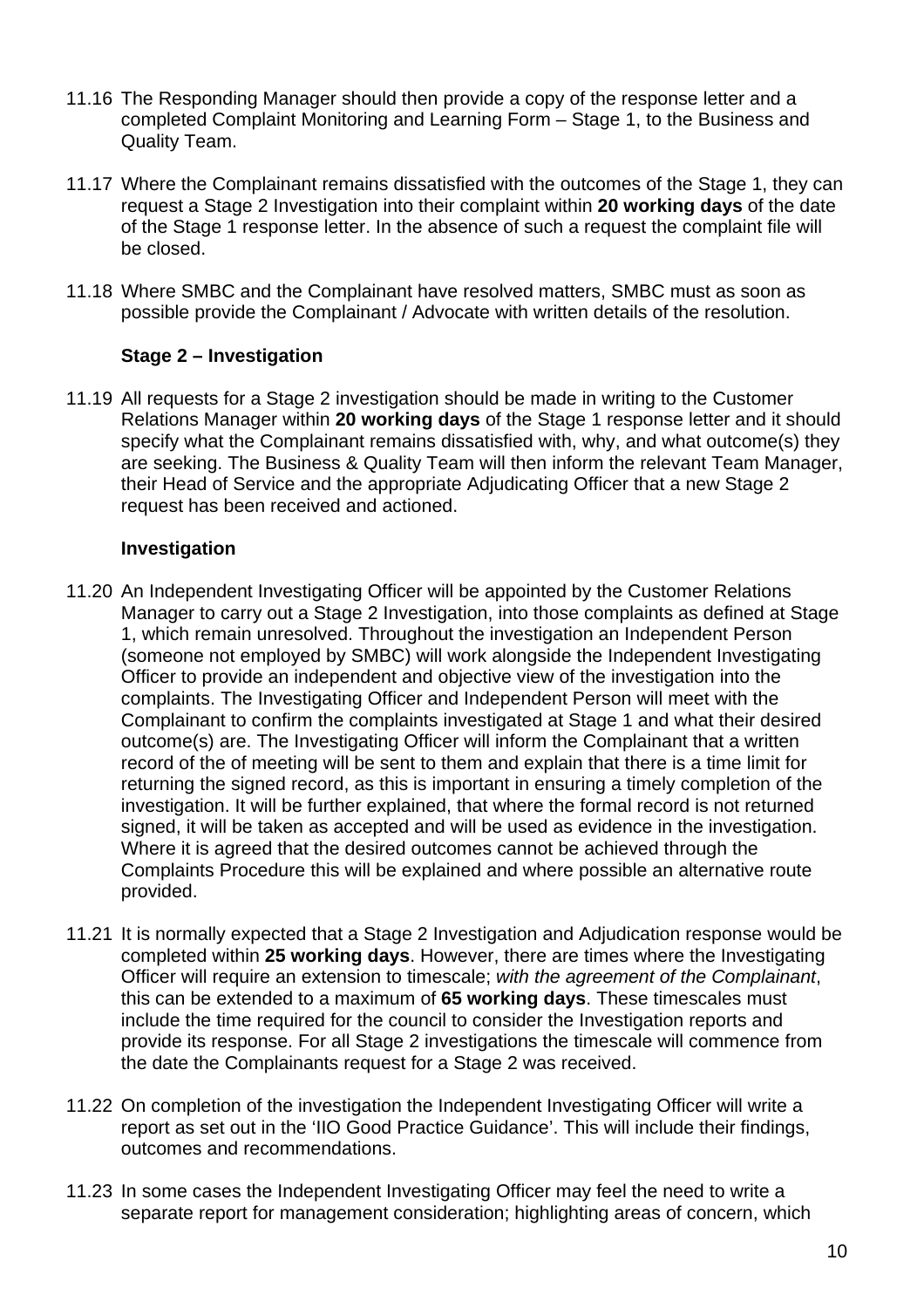have been identified that do not directly concern the complaint or the Complainant. Titled a Management Report, this will be provided to the Customer Relations Manager.

11.24 The Customer Relations Manager will quality assure the Investigating Officer's report. The Independent Person will also produce a brief report including their view upon whether the investigation has been conducted fairly, this will also be quality assured by the Customer Relations Manager. Both reports will then be sent to the nominated Adjudicating Officer for consideration.

## **Adjudication**

- 11.25 The Adjudicating Officer (appropriate Head of Service / Service Director) will consider the Independent Investigating Officers findings and recommendations and they will respond to the Complainant on behalf of SMBC within **10 working days** of receiving the investigation reports. The response letter will include the Complainants right to ask for any unresolved complaints to be further considered by a Review Panel at Stage 3 of the procedures
- 11.26 The Adjudicating Officer may wish to meet the Customer Relations Manager, Investigating Officer and Independent Person to clarify any aspects of the reports.
- 11.27 The Adjudicating Officer will also complete an Action Plan based on the recommendations. This will include nominating members of staff who will be responsible for completing the actions and timescales for the completion.
- 11.28 The Customer Relations Manager will send the Adjudicator's response letter with copies of the Investigation Officer's and Independent Person's reports to the Complainant.
- 11.29 A copy of the response letter, report and action plan will be sent to the Head(s) of Service, all members of staff who have been interviewed and managers who have identified tasks on the action plan and they will be asked to provide confirmation and evidence when the tasks have been completed. The Business & Quality Team will monitor the progress / completion of Action Plans to ensure the tasks are completed within the timescale set by the Adjudicating Officer.
- 11.30 The Adjudicating officer should also update the Complaint Monitoring and Learning Form – Stage 2 to take account of any additional learning points identified by the Stage 2 investigation and forward a copy to the Service Director, Children and Young People and the Business & Quality Team for monitoring and reporting purposes.
- 11.31 Should the Complainant remain dissatisfied with the conclusion of the Stage 2 investigation, they may request consideration of their complaint by a Review Panel at Stage 3 of the procedure. This must be made within **20 working days** of receiving the Stage 2 response letter.

#### **Stage 3 – Review Panel**

- 11.32 To ensure impartiality the Review Panel is operated as a separate function within SMBC and is managed by the Head of Democratic Services within the Governance Directorate.
- 11.33 Stage 3 is designed to consider whether SMBC adequately dealt with the complaint in the Stage 2 investigation.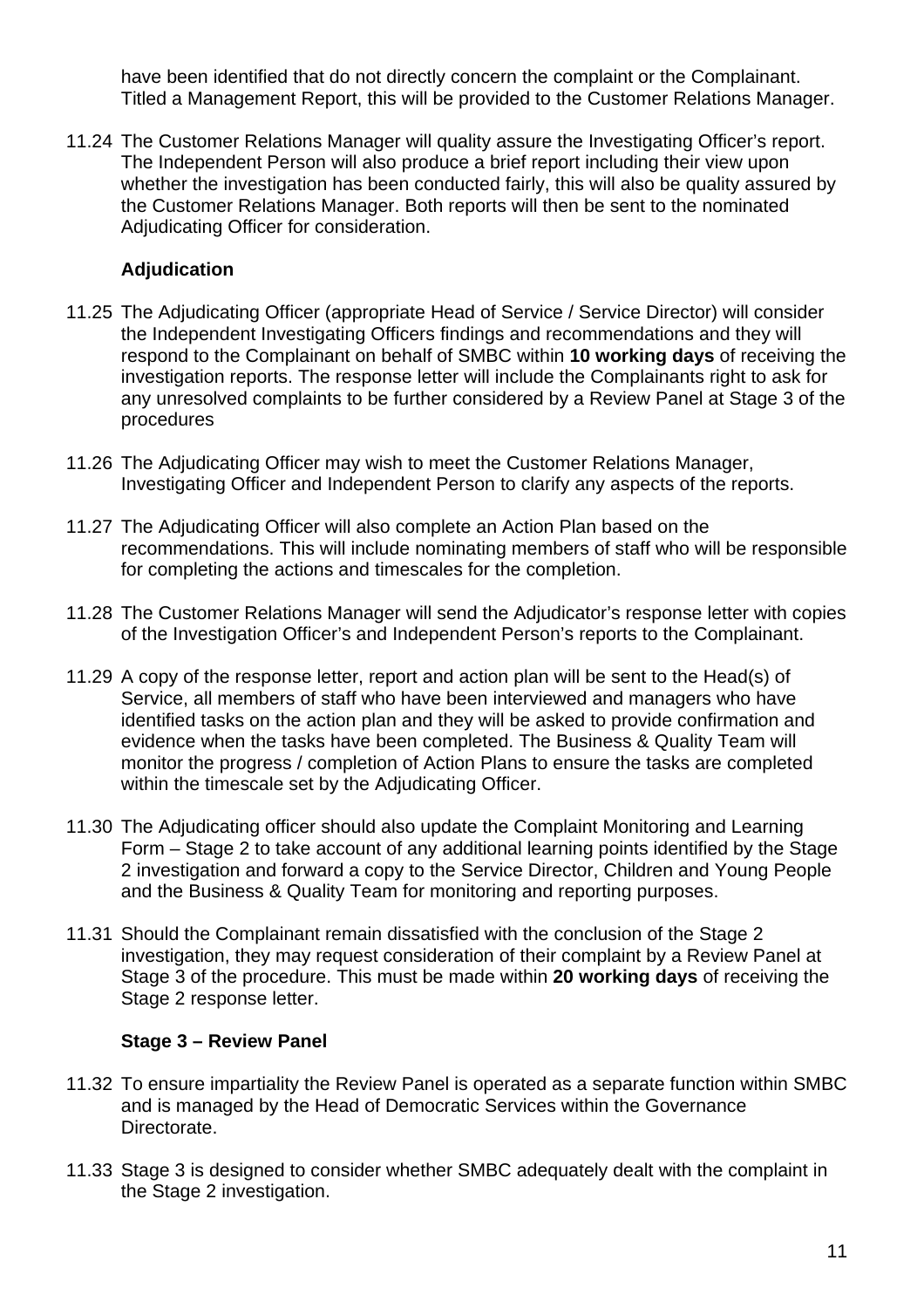- 11.34 The request to proceed to Stage 3 of the Complaints Procedure should be made in writing to the Customer Relations Manager by the Complainant and must be made within **20 working days** of receiving the Stage 2 response letter.
- 11.35 The request to proceed to a Review Panel must identify those aspects of the Stage 2 process with which the Complainant is dissatisfied, and the reasons why the Complainant is dissatisfied and must clearly state what outcome(s) they want from a Review Panel. A request which does not clearly do this, or which is received out of time, will not be accepted. A Stage 2 response will be deemed to have been received by the Complainant on the **third working day** after posting.
- 11.36 Where a request for a Review Panel is not accepted, reasons for this decision will be provided.
- 11.37 The Review Panel will only consider those matters set out in the request to proceed to Stage 3. It will not re-investigate the complaint/s and will not consider any new complaints which have not been investigated at Stage 2 of the procedure.
- 11.38 In considering the complaints being reviewed, the Panel will:
	- Review the complaints and consider the adequacy of the Stage 2 investigation,
	- Take a problem solving approach,
	- Focus on achieving resolution and avoid a legalistic approach to the review,
	- Listen to all parties,
	- Reach findings and make recommendations.
- 11.39 The Review Panel will consist of 3 people one of which will chair the Panel, all of whom will be independent of the Authority. The Customer Relations Manager will ensure that the appropriate people involved with the Stage 2 investigation will also be invited to attend. The Complainant can also be accompanied by another person or for them to speak on their behalf.
- 11.40 The Review Panel will be held within **30 working days** of receipt of a valid request for a review and the Customer Relations Manager will acknowledge the Complainant's request in writing within **2 working days** of receipt of the request.
- 11.41 A letter will be sent by Democratic Services not less than **10 working days** before the Panel to the Complainant and all other parties including the Panel Members confirming the date and location of the Panel and will include copies of the complaint papers prepared by the Customer Relations Manager.

## **The Panel Review**

- 11.42 The Chair will commence the Review by explaining its purpose and the need for confidentiality. The Chair will advise the Complainant of the respective roles and responsibilities of those present and address any questions or concerns that the Complainant may have about the process.
- 11.43 The Chair will ensure that the Panel's focus is on the agreed complaint and the Complainant's desired outcomes from the Stage 2 investigation.
- 11.44 The full Panel meeting will begin with presentations on the points of the complaint and desired outcomes by the Complainant or their advocate, then the SMBC representative and then, any other person the Panel considers has sufficient interest in the complaints. The purpose of hearing presentations is to understand each party's opinion of the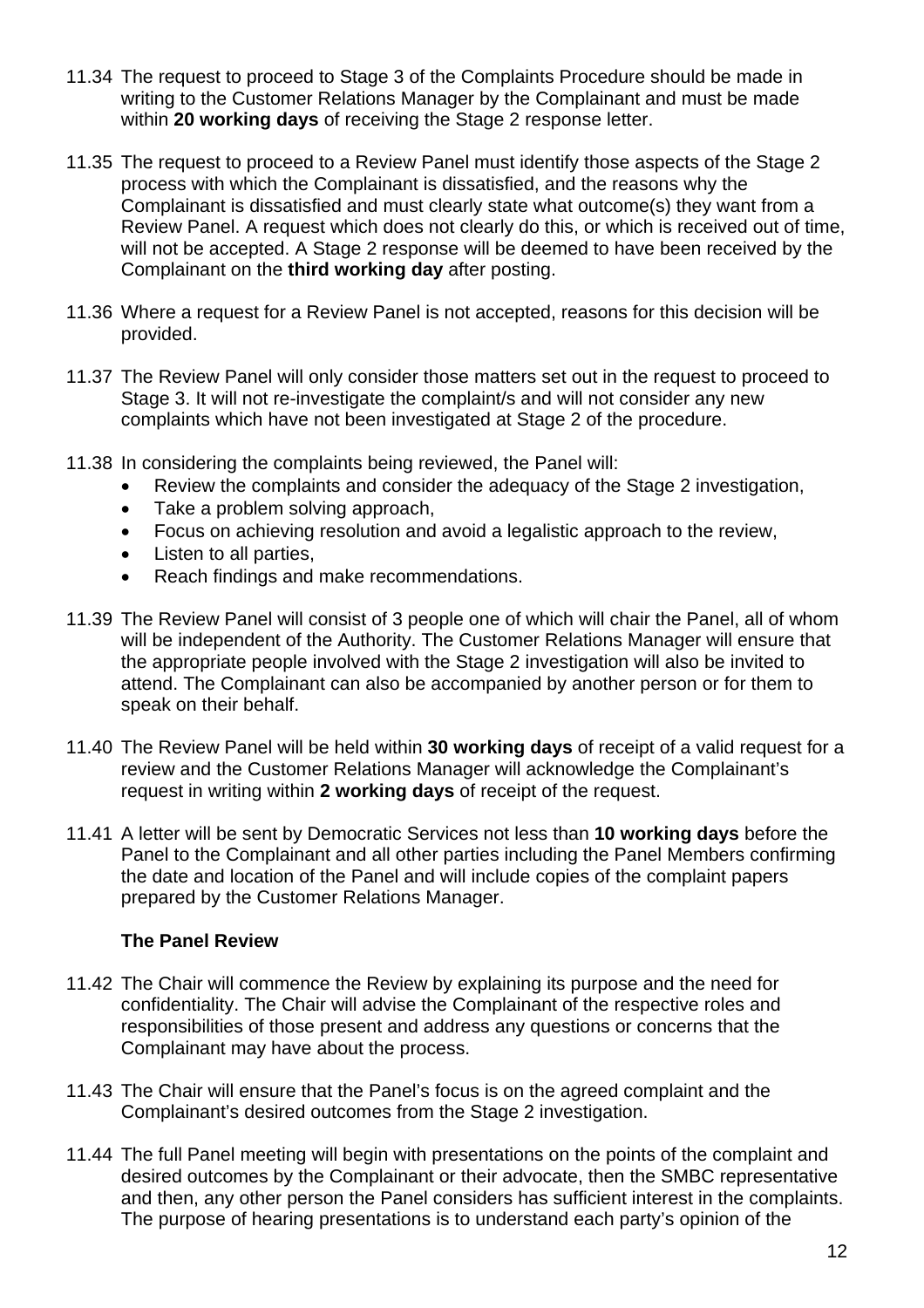complaint rather than an opportunity to cross-examine attendees. The Chair will also indicate how long the Panellists anticipate that the presentations should last.

- 11.45 Normally the first presentation will be by the Complainant (or their advocate / representative) who will be invited to 'talk' about the complaint and expand upon any relevant themes that should aid the Panel's deliberation. The Chair will ensure that this presentation is reasonable and relevant, exercising discretion in limiting its scope, substance or duration.
- 11.46 Panel members should then have sufficient opportunity to ask questions of all present and seek clarification on the issues being discussed so they are in a position to make recommendations regarding the outcome. The Chair will also invite the Complainant, the SMBC representative and other attendees to ask questions and raise points of information and opinion as relevant to the complaint.
- 11.47 The Panel will then go into closed session to reach a determination and form a view about whether SMBC adequately dealt with the complaint. It will produce a written report with recommendations, a copy will be sent by Democratic Services to the Complainant and anyone acting on their behalf within **5 working days** of the Review Panel. Copies will also be provided to all who attended the panel and to the Director of Children's Services and the Chief Executive.
- 11.48 A response to the Panel's report and recommendations will be made by the Service Director, Children and Young People / Chief Executive, in writing to the Complainant (and other participants as necessary). The response should be provided within **15 working days** from receiving the report and should set out how SMBC will respond to the recommendations and what action/s they propose to take.
- 11.49 The Complainant should be informed that this is the end of the internal Complaints Procedure. They should also be informed in writing of their right to approach the Local Government Ombudsman if they remain dissatisfied.

## **12 Local Government Ombudsman**

- 12.1 This service is confidential, free of charge and has the same powers as the High Court to require people to provide information and to produce documents for investigation.
- 12.2 Whilst people can approach the Ombudsman at any time, the service states that the Complainant must first take up their complaint with the relevant Local Authority, to allow the organisation the opportunity to address the issues raised.
- 12.3 Where a Stage 2 has been concluded and the facts indicate that all reasonable consideration of the complaint has been undertaken and that further consideration by a Review Panel would not produce a demonstrably different outcome, the Customer Relations Manager in consultation with the Complainant can approach the Ombudsman to ask them to consider the complaint directly without going through a Review Panel. The Customer Relations Manager and the Complainant will need to agree a written statement of the complaint for release, by SMBC, to the Ombudsman.
- 12.4 Where a Stage 3 Review Panel has been held and the Complainant remains dissatisfied with the outcome, they then have the right to pursue a complaint to the Ombudsman. In these circumstances the Ombudsman will make a formal request to SMBC for all information concerning the complaint. This will be recorded and monitored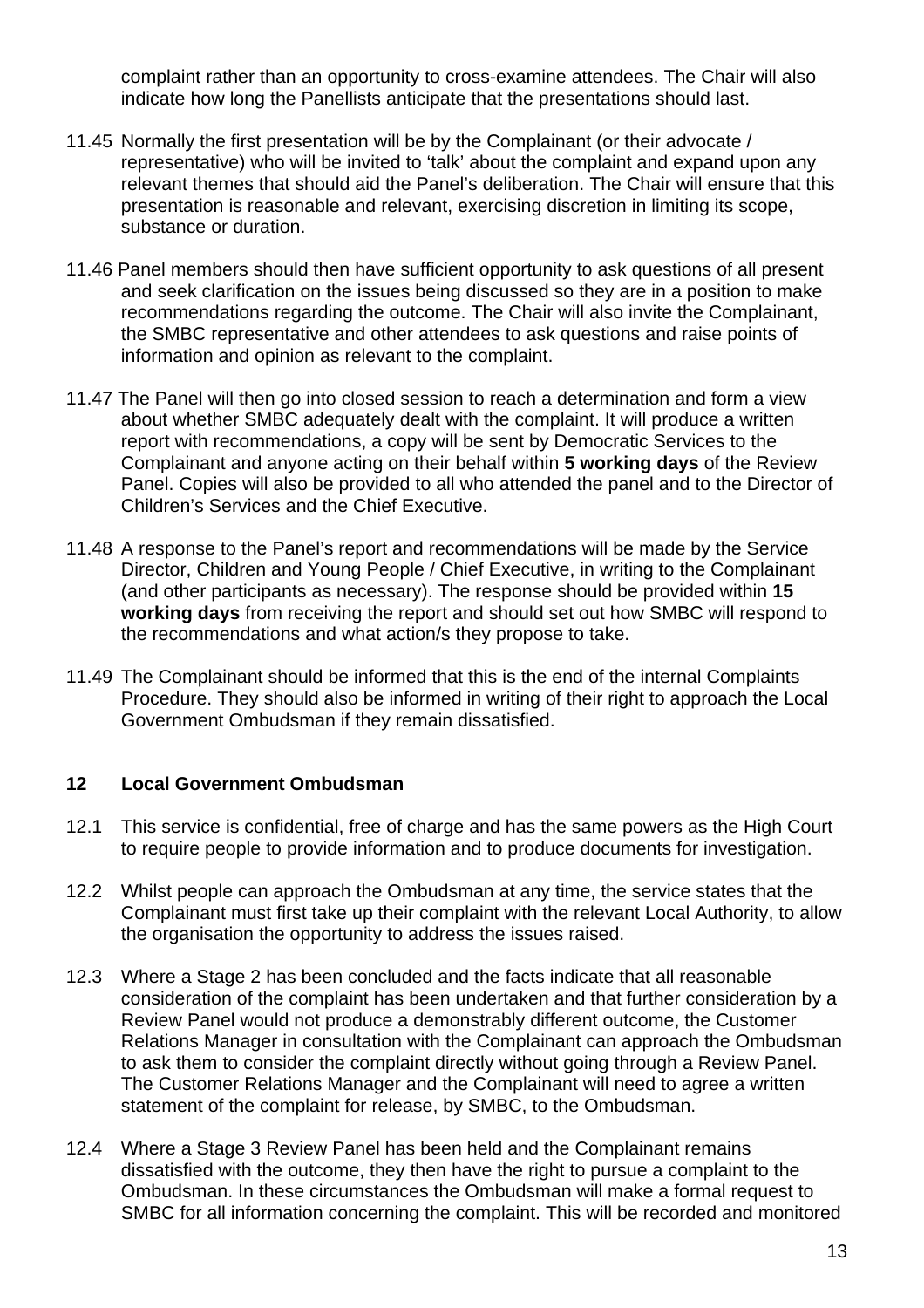within Democratic Services and then passed to the responsible Service Director & Head of Service to provide a response. Democratic Services will then forward all documentation to the Ombudsman within the directed timescale.

12.5 The Local Government Ombudsman's contact details are: The Local Government Ombudsman PO Box 4771 **Coventry** CV4 0EH

|                                    | The LGO Advice Team can be contacted on. |
|------------------------------------|------------------------------------------|
| Tel:                               | 0855 602 1983 or 0300 061 0614           |
| Fax:                               | 024 7682 0001                            |
| Text: 'call back' to 0762 480 4299 |                                          |
| E-mail:                            | advice@lgo.org.uk                        |
| Web site:                          | www.lgo.org.uk                           |

12.6 In some instances Complainants make their complaints directly to the Ombudsman, these are considered premature complaints and the Ombudsman will normally forward them to SMBC for consideration under the complaints procedures. However in some cases the Ombudsman may decide to investigate the complaints without referring them to SMBC, in such cases they will request all information and a position statement from SMBC before making their findings.

## **13 Problem Solving and Resolution**

- 13.1 Problem solving and resolution can be done by various methods, one of which is mediation as described in section 10.13 - Alternative Dispute Resolution, above.
- 13.2 Some other resolution methods that do not require a full investigation and can be invoked during any stage of the complaints procedure are:
	- The provision of an apology or explanation;
	- Conciliation and mediation;
	- A reassessment of the child's or young person's needs;
	- Practical action specific to the particular Complainant;
	- A review of practice;
	- An assurance that SMBC will monitor the effectiveness of its remedy.

## **14 Working with Other Procedures**

- 14.1 The Complaints Procedure would normally be suspended if any concurrent investigations might be compromised or prejudiced by continuing with it, for example:
	- Disciplinary and Grievance Procedures
	- Safeguarding Procedures
	- Harassment Procedures
	- Police Investigation Criminal

Any information from the above **will not** form part of the complaint process.

If, after the conclusion of any of the above investigations, the complainant feels that they have complaints that have not been addressed, they may approach the Customer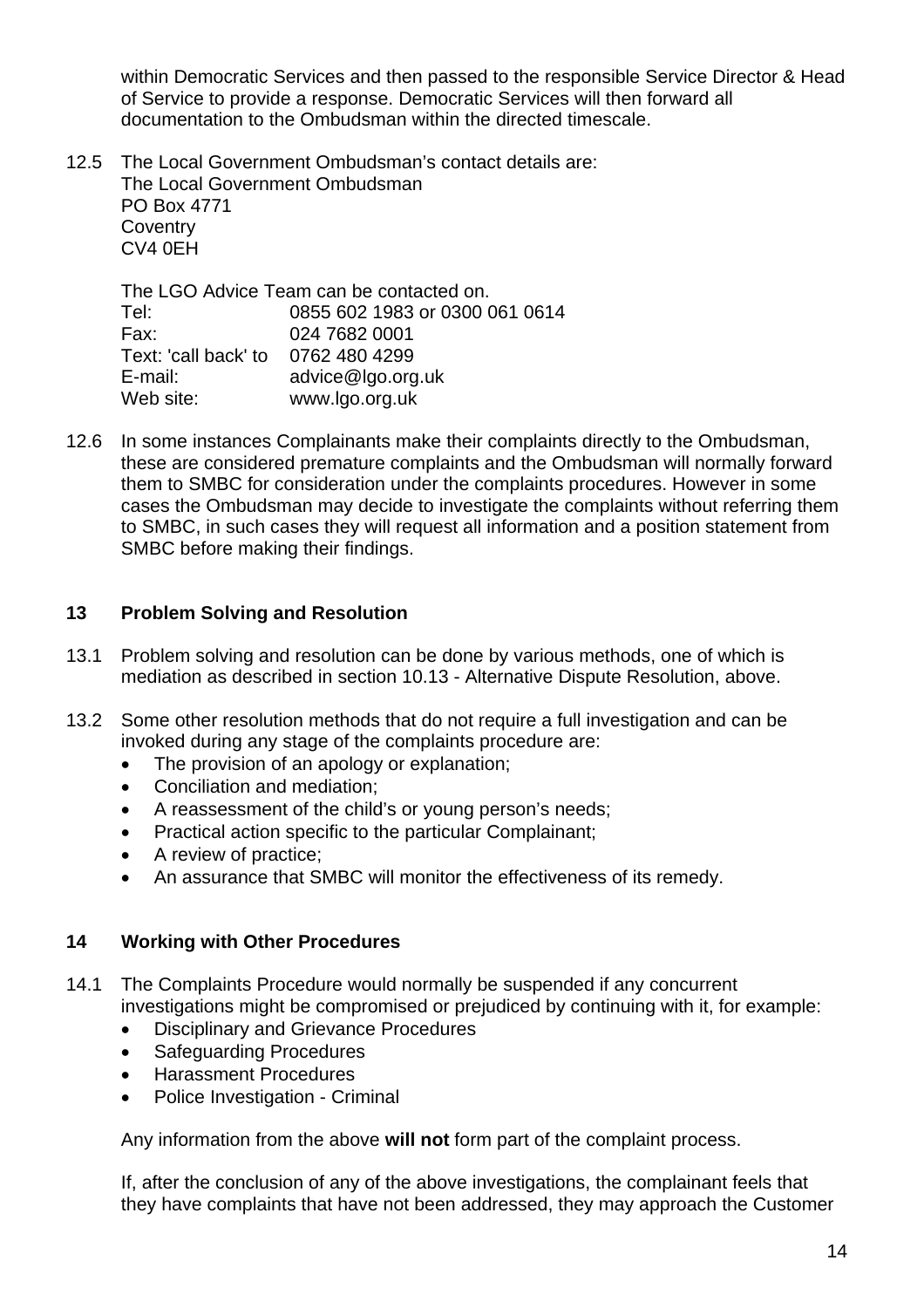Relations Manager for these complaints to be considered under the Complaints Procedure.

## **15 Deferring (freezing) decisions**

14.1 If the complaint concerns change to a care plan, a placement or a service, the decision may need to be deferred (frozen) until the complaint is considered. Care should be taken in case deferring a decision may affect the mental or physical wellbeing of an individual, but the presumption should be in favour of freezing. The decision will be made by the Manager responsible for the service, having considered the advice of the Customer Relations Manager.

## **16 Complaints Concerning Allegations of Child Abuse**

16.1 Complaints received by the Business & Quality Team concerning allegations of child abuse or ill treatment will be reported to the Duty and Referral Team and discussed with the appropriate Head of Service.

## **17 Complaints concerning other Agencies**

- 17.1 Where it is has been identified that the complaint/s or parts of the complaint/s may potentially fall under another agency's complaints procedure, the Customer Relations Manager will advise the Complainant to use that procedure and offer, with their consent and where possible, to pass their complaint/s to the relevant agency.
- 17.2 All registered services will have their own internal complaints procedure. SMBC remains responsible for the quality of service which is delivered to meet a social care function as part of discharging its function and will request a copy of the agency's response to the complaint/s.
- 17.3 When a complaint is received regarding services provided under the Children's Homes Regulations, 2001, the relevant parts of the complaint will be referred to the registered provider within **5 working days** and they should provide a response directly to the Complainant in accordance with their own complaint procedures.
- 17.4 Where services are integrated or provided in partnership with the NHS, local agreements should ensure that complaints are acknowledged and responded to within one process.

## **18 Unreasonably Persistent Complainants**

- 18.1 SMBC is committed to providing a fair and equitable service to those who have reason to complain. However where a Complainant becomes unreasonably persistent or demonstrates unacceptable behaviour, action will be taken in accordance with SMBC's Vexatious Procedure.
- 18.2 The Customer Relations Manager and the appropriate Head of Service with advice from a Legal representative where appropriate, will determine if the Vexatious Procedure should be invoked.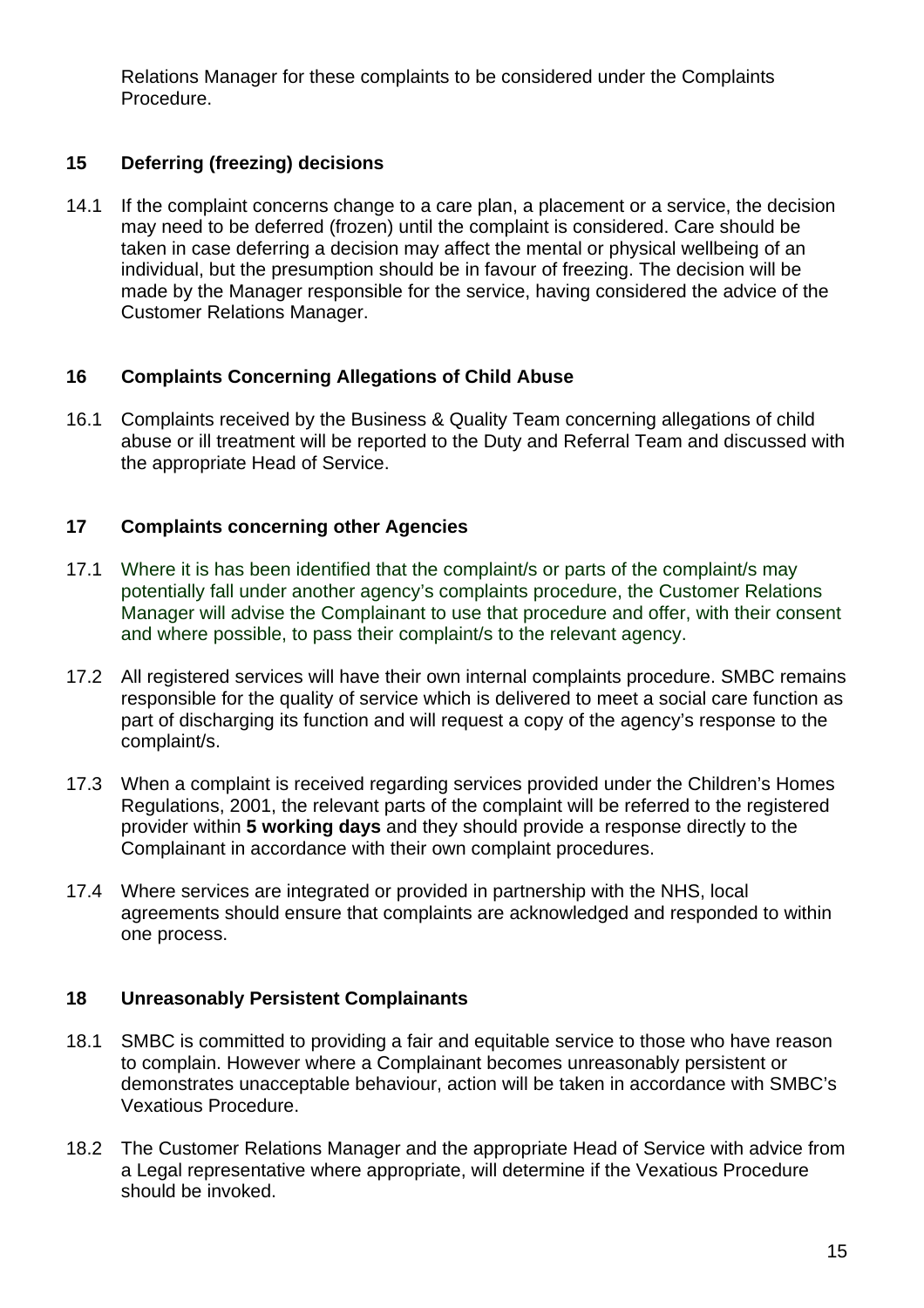- 18.3 Persistent Complainants may include:
	- a person who makes the same complaint repeatedly (with minor differences), but never accepts the outcomes;
	- a person who seeks an unrealistic/unobtainable outcome and persists in pursuing this, or
	- a person with a history of making other unreasonably persistent complaints.
- 18.4 An unreasonably persistent complaint is likely to include some or all of the following:
	- an historic and irreversible decision or incident;
	- frequent, lengthy, complicated and stressful contact with SMBC staff;
	- the Complainant behaving in an aggressive manner to staff or being verbally abusive; or threatening;
	- the Complainant changing aspects of the complaint partway through the investigation or Review Panel;
	- the Complainant making and breaking contact with SMBC on an ongoing basis; and
	- the Complainant persistently approaching SMBC through different routes about the same issue seeking different responses and / or actions.

#### **19 Statutory Complaints Service**

- 19.1 The Complaints Procedure contributes to safeguarding and promoting the welfare of children. It reflects SMBC's ongoing commitment to service development and improving the outcomes for children, by creating a listening and learning culture.
- 19.2 Comments, Compliments and Complaints are managed within the Business & Quality Team. The recording and monitoring of all Comments, Compliments and Complaints is carried out by the team in accordance with the Regulations.
- 19.3 The Business & Quality Team will produce and publish an Annual Report in accordance with Regulation 13 (3) which will provide information covering all aspects of the complaints received; the process of seeking to resolve them and the timescales taken to resolve them.
- 19.4 Below are some useful contact details and telephone numbers:

 Solihull MBC Business & Quality Team (Complaints) Council House Manor Square Solihull B91 3QB Telephone 0121 704 8296 or 8276 E-mail: statutorycomplaints@solihull.gov.uk Website: www.solihull.gov.uk

#### **Advocacy Services**

 National Youth Advocacy Service (NYAS) 169 Newhall Street Birmingham B3 1SW Freephone: 0800 616101 Text: 0777 333 4555 Email: help@nyas.net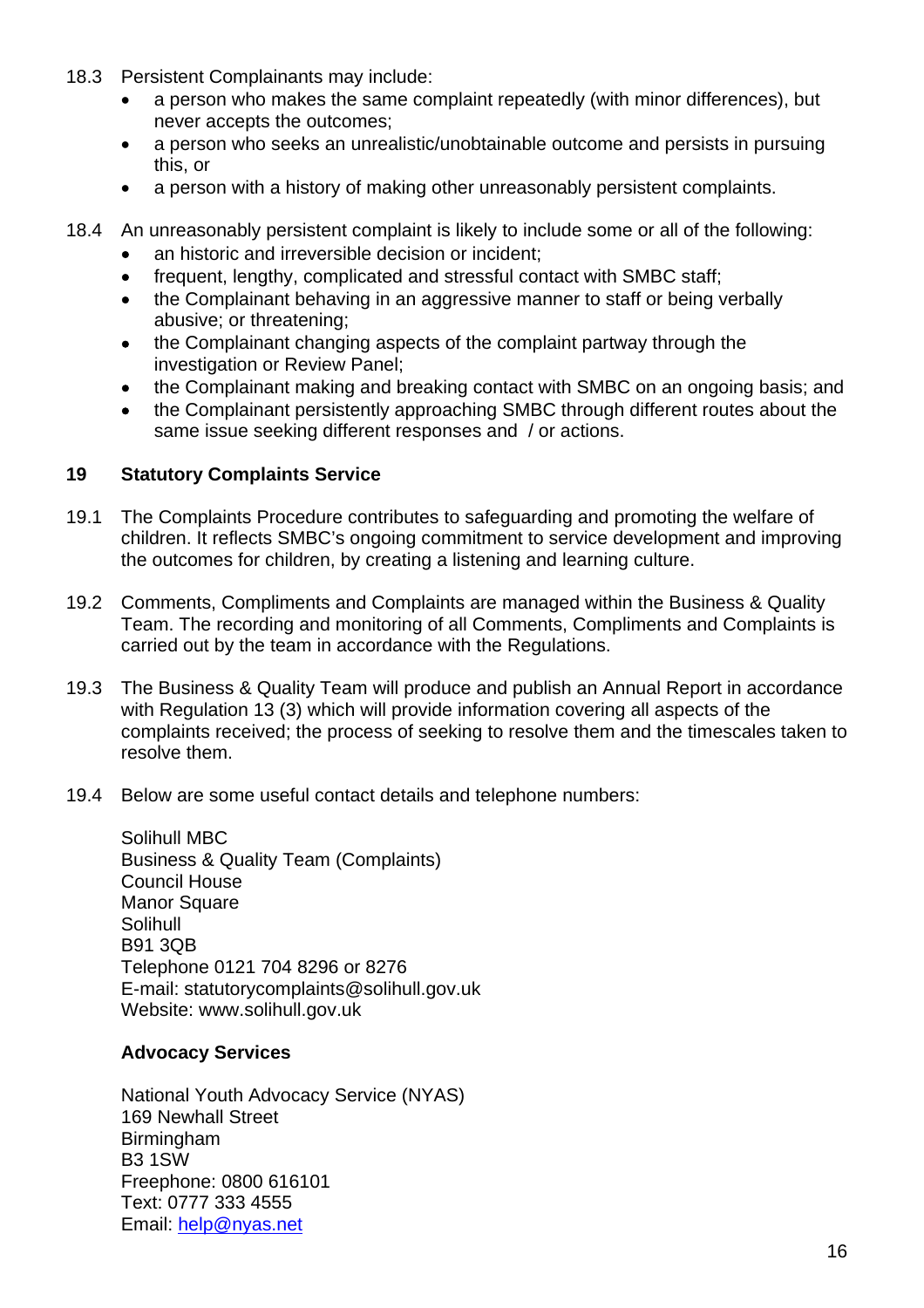#### **20 Record management and data protection**

- 20.1 All functions of the complaints procedure must adhere to the requirements of the Data Protection Act, 1998 and the Freedom of Information Act, 2000.
- 20.2 Once the complaint/s have been finally resolved the Business & Quality Team will provide a summary of the complaints made, the outcomes and resolutions at each of its stages, this will then be passed to the relevant Team Manager to be placed on the case file as a record of the complaint.
- 20.3 The Business & Quality Team will retain and destroy the complaint file in accordance with SMBC's RS19 Management Retention Schedule.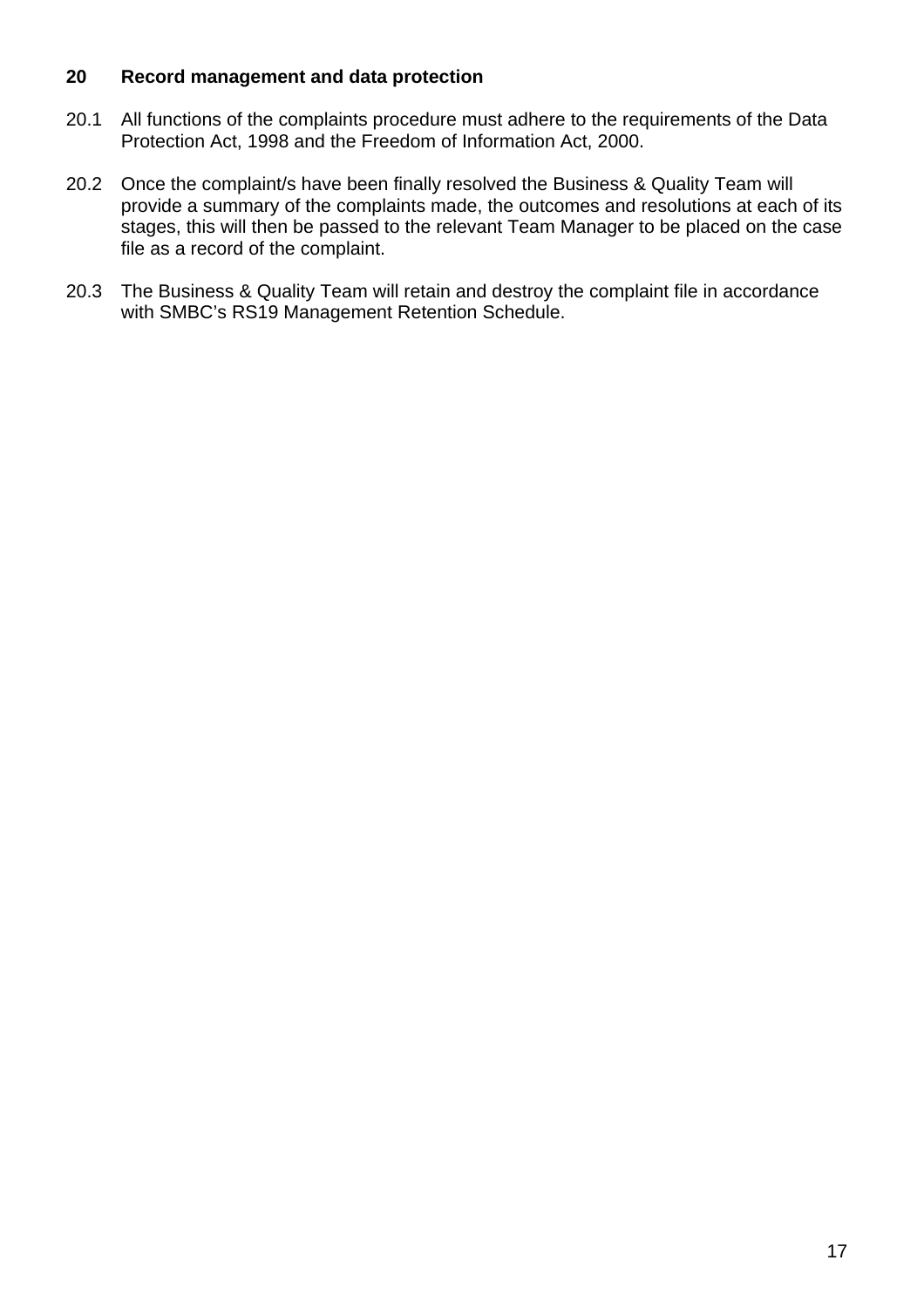# **Appendix 1**

## **Adoption related functions**

The following are the adoption-related functions which may be the subject of a complaint by virtue of being included by the 2006 Regulations:

- Adoption support services (under regulation 3 of the Adoption Support Services Regulations 2005) insofar as these enable adoptive children to discuss matters relating to adoption;
- Assessments and related decisions for adoption support services as under regulation 3 of the 2005 Regulations (Parts 4 and 5 of the 2005 Regulations);
- Placing children for adoption, including parental responsibility and contact issues (sections 18 to 29 of the 2002 Act);
- Removal of children who are or may be placed by adoption agencies (sections 30-35 of the 2002 Act);
- Removal of children in non-agency cases (sections 36-40 of the 2002 Act);
- Duties on receipt of a notice of intention to adopt (section 44 of the 2002 Act);
- Duties set out in regulations in respect of:
	- a SMBC considering adoption (part 3 of 2005 Regulations);
	- a proposed placement of a child with prospective adopters (part 5 of 2005 Regulations):
	- placement and reviews (part 6 of 2005 Regulations); records (part 7 of 2005 Regulations):
	- contact (part 8 of 2005 Regulations); and
- Parental responsibility prior to adoption abroad (part 3 of Adoptions with a Foreign Element Regulations 2005).